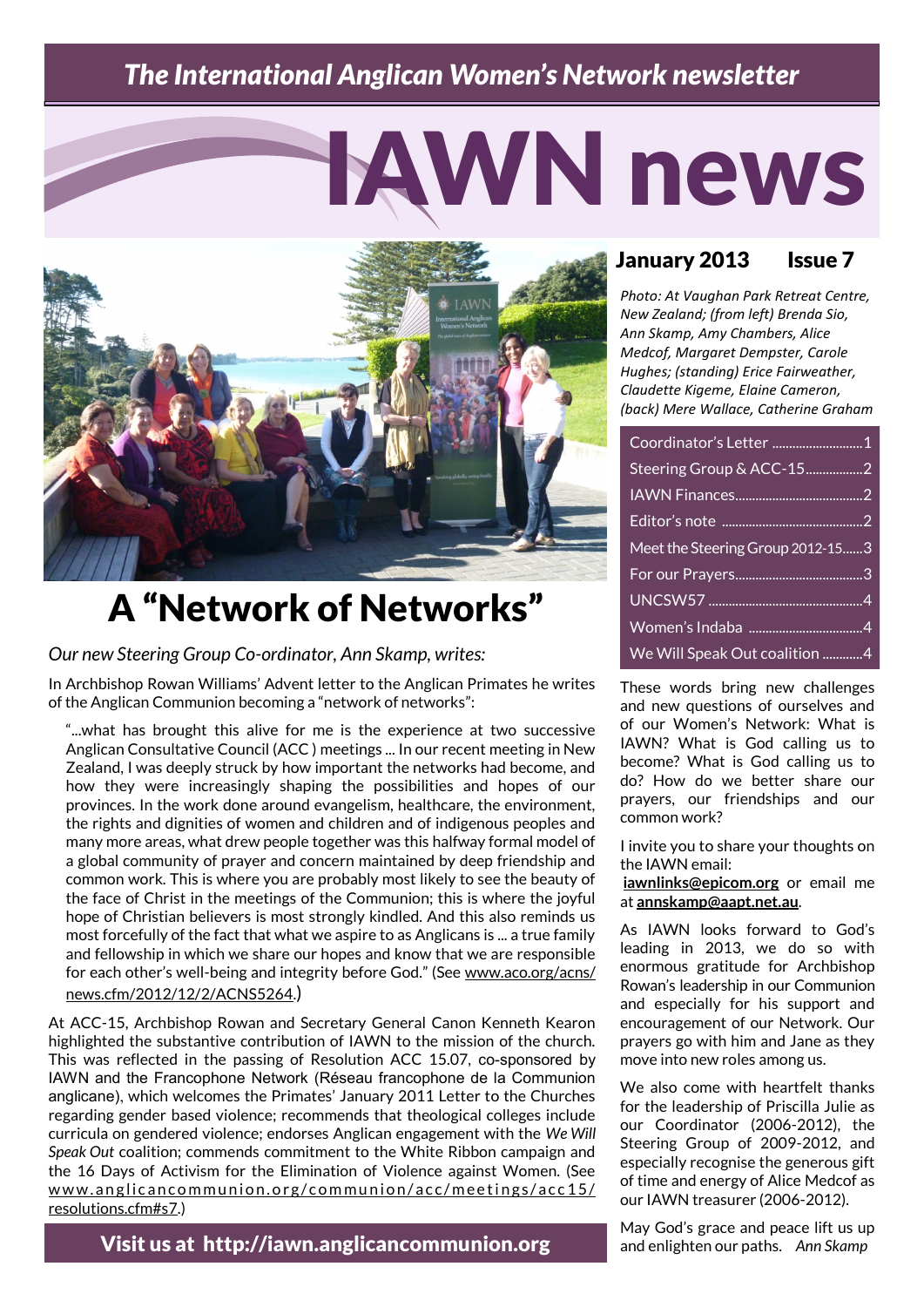# Auckland Steering Group Meeting

IAWN Steering Group members Elaine Cameron, Claudette Kigeme, Margaret Dempster and Ann Skamp met together, 22-25 October, joined by Alice Medcof (former Steering Group member) and Catherine Graham, the new coordinator of the Refugee & Migrant Network. We met in the lovely Vaughan Park Anglican Retreat Centre and for one evening were joined by women from the Women's Studies Centre of the Anglican Church in Aotearoa, New Zealand & Polynesia to launch their book *Our Place, Our Voice*. While it was wonderful to be together we were very aware of the absence of half of our Steering Group: Pumla Titus, Meenakshi Das, Kim Robey and Elenor Lawrence.

This page is a précis of our decisions and questions.

#### **IAWN Provincial Links**

Each Province of the Anglican Communion nominates a formal link person to IAWN. Provincial Links keep in touch with IAWN's Steering Group and with women in her Province so that they are in a good position to communicate, share information and resources, and encourage Anglican women to think globally and act locally. Let us know if you are not yet in touch with the Link for your Province, but would like to be.

We recognised the need for more intentional work with our Links, and finding better ways of enabling the Links to take our Network's mission forward. So we decided that Steering Group members would be responsible for contacting and encouraging Links in their region, and allocated the following:

| Pumla:     | Central Africa, Nigeria, Southern Africa, Tanzania,<br>Uganda, West Africa                    |
|------------|-----------------------------------------------------------------------------------------------|
| Meenakshi: | Bangladesh, Indian Ocean, North India, Pakistan,<br>South India                               |
| Margaret:  | Canada, Hong Kong, Japan, Korea, Myanmar (Burma)                                              |
| Kim:       | Mexico, Philippines, TEC                                                                      |
| Flenor:    | Brazil, Central America, Southern Cone, West Indies                                           |
| Elaine:    | England, Ireland, Jerusalem & The Middle East, Scotland,<br>Wales                             |
| Claudette  | Burundi, Congo, Kenya, Rwanda, Sudan                                                          |
| Ann        | Aotearoa, New Zealand & Polynesia, Australia, Melanesia,<br>Papua New Guinea, South East Asia |

We wish to continue monitoring whether women are participating equally with men on decision-making bodies in churches in all Anglican Provinces (ACC resolutions 13.31 and 14.33).

#### **IAWN Steering Group**

The Steering Group plans to meet by skype monthly; once face-to-face in 2013; and with Provincial Links prior to UNCSW 2014.

## **Some questions for you!**

*Answers please to Ann Skamp at [annskamp@aapt.net.au](mailto:annskamp@aapt.net.au) or to any member of the Steering Group!*

- 1. *Gender Based and Domestic Violence*: How do we best keep track of *how the ACC Standing Committee takes up the implementation* of Resolution 15.07: Gender Based and Domestic Violence?
- 2. *IAWN Visibility:* How can we make IAWN better known so that women in all congregations around the Communion are caught in its excitement?
- 3. How do we *educate and inform* better? Can we develop tools for local action – like the Beijing Circles?
- 4. Should we consider *local/regional IAWN gatherings?*
- 5. **What do you think we need to do next to encourage and support the IAWN Provincial Links?**

## IAWN Finances

#### **2012-2015**

As the newly elected IAWN Treasurer, I have challenged the Steering Group to develop a realistic financial strategy for the next three-year term.

To ensure a significant difference in the lives of women world-wide, IAWN Provincial Links need to meet as a group to share, debate, discern, plan, and adopt a strategy to effect positive change. Our most important financial challenge is to have all the Provincial Links and members of the Steering Group meet in 2014.

Funding derives from a number of sources e.g. self-funding, corporate subsidies, and ecclesiastical contributions. In the past, we have been fortunate to receive donations from a couple of Anglican Provinces. However, because of the global financial situation being so depressed and all nations being affected, it is becoming a challenge to raise funds. *IAWN asks that all Provinces attempt to make a contribution to the Network's costs even if the amount is minimal.*

If you have questions concerning IAWN finances and budgeting, please contact me, **the Reverend Margaret Dempster at [19mmd49@gmail.com](mailto:19mmd49@gmail.com)**.

## Editor's Note

The Steering Group has decided to have four IAWN Newsletters yearly, each with four pages. We hope this will keep up-to-date communications flowing among us. We're aiming for January, April, July, October issues.

**Our April Newsletter will focus on UNCSW57,** and I am asking Anglicans who attend to share reflections with us. **5 April 2013 is the deadline** for articles, photos, quotations, etc.

Some of you share my anxieties about the IAWN website at  $http://$ iawn.anglicancommunion.org – please be patient. Work is in hand to update the Anglican Communion website, including the Networks' web pages.

Lastly, I believe the IAWN Newsletters should reflect the concerns and work of all the Links and their Provinces. So please email me when you have something to say! **Elaine Cameron at [elaine.ging@gmail.com](mailto:elaine.ging@gmail.com)**.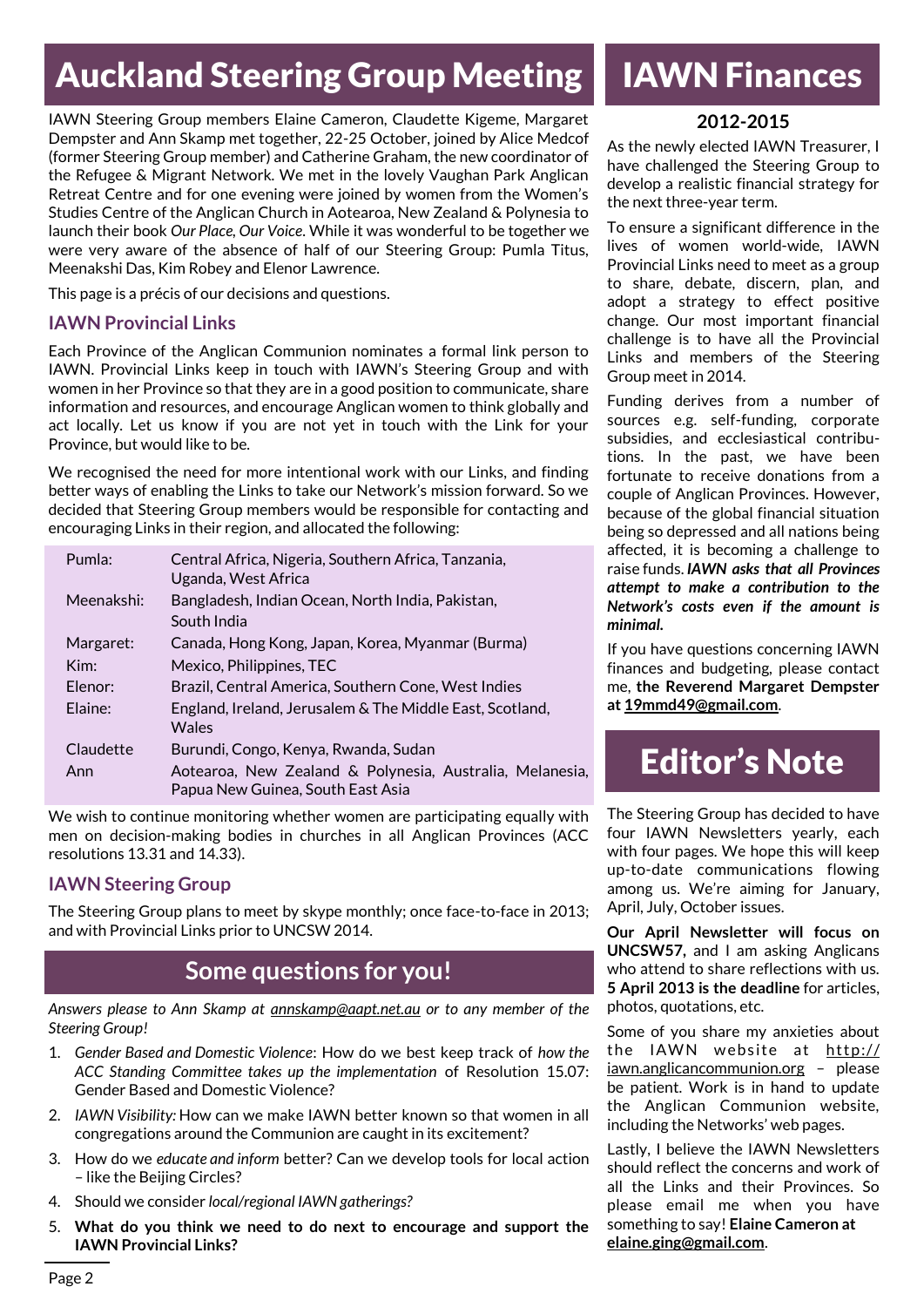# IAWN Steering Group 2012 – 2015



#### **Ann Skamp, Coordinator**

I live in Lismore, in north-eastern New South Wales on the east coast of Australia and am a member of the General Synod Standing Committee and the General Synod Women's Network in the Anglican Church of Australia.

I see Anglican women, through living and working out their faith in Jesus Christ, as being instrumental in bringing in God's reign into our world.



#### **Elenor Lawrence, Secretary**

I am the first full-time and female Provincial Secretary of the Church in the Province of the West Indies. Highly motivated and results oriented, I formulate reports and participate in most provincial meetings. With strong communication skills, I have developed

successful working relationships, both individual and corporate. I have three daughters and four grandchildren, and enjoy cooking, baking and reading.



#### **The Revd Margaret M Dempster, Treasurer**

I am rector of two churches in the Anglican Parishes of the Central Interior in the Province of British Columbia. My churches are a shared ministry; Anglican and United Church of Canada, giving an ecumenical perspective on challenges

faced by Canadian women. As Treasurer of IAWN's Steering Group, I look forward to advancing the Beijing Platform and the Millennium Development Goals.



#### **Meenakshi Das**

I live in the city of Taj Mahal and am President for the Women's Fellowship of the Church of North India.

I am very pleased to be on the Steering Group, because IAWN takes forward the vision of a

big global community where Peace, Justice, Love and Gender Equality persist!



#### **Claudette Kigeme**

Married, with five children, I am MU Provincial Coordinator in Burundi, involved in community development and promotion of vulnerable women and children. Skilled in women's empowerment and organisational management, I am a Board member of

CMS Africa and a member of the Council of Anglican Provinces in Africa (CAPA) Women Core Group. Counting my blessings, my desire is to be a blessing to other women.



#### **Kim Robey**

As former Program Officer for Women's Leadership at the Episcopal Church Center, New York, I am committed to connecting grassroots women to the Beijing Platform. I was a founding member of the Women's Commission in the Diocese of Long Island. I spent 25 years in Human Resources and am now

Executive Assistant to the Dean and President of the General Theological Seminary of the Episcopal Church.



#### **Pumla Titus**

I was born, bred and still reside in Mthatha, Eastern Cape, Republic of South Africa. I am a self-employed Community Development Consultant. Besides being the Anglican Church of Southern Africa (ACSA) Provincial Link to IAWN since 2008, I was elected Provincial President of the Anglican Women's

Fellowship in 2010. I am also chairperson on the Board of HOPE Africa, the social development organization of ACSA.



#### **Elaine Cameron, Communications**

Born in Northern Ireland, but Scotland is home to me! I have been the Scottish Episcopal Church IAWN Link since 2009, and coordinated the church's Gender Audit in 2010. Attending UNCSW56 in March 2012 was both humbling and

deeply troubling – the global lens reminds us that gender equality begins in small places, locally, wherever is our home, and has no meaning anywhere if not there.

Attorney at Law Vijula Arulanantham, who will participate in UNCSW 57 as the delegate for the Church of Ceylon, has let us know that in the aftermath of the protracted and bloody civil war in **For our prayers**

Sri Lanka, militarisation has gravely affected the security and well being of women and girls in the war affected areas. Most men in these areas have been killed or are missing or in detention, resulting in women headed households. Human rights violations continue, and following the recent unconstitutional impeachment of Sri Lanka's Chief Justice, the Anglican Bishop of Colombo has written a pastoral letter calling the Church to rise up against the injustice in the country. Vijula has asked for our prayers as the Church seeks to stand true to God's calling.

Further similar requests have come this week from other parts of the Communion. So we pray:

*Loving God, we ask that you be with all people who face violence, or oppression, or persecution - especially in Sri Lanka, in Kenya, in Northern Ireland, in Myanmar, in Syria – give them a sense of your presence, and yield them mercy and compassion. Strengthen and protect your Church wherever it strives to stand true to your calling to secure peace through justice. We ask this in Jesus' name*. *Amen.*